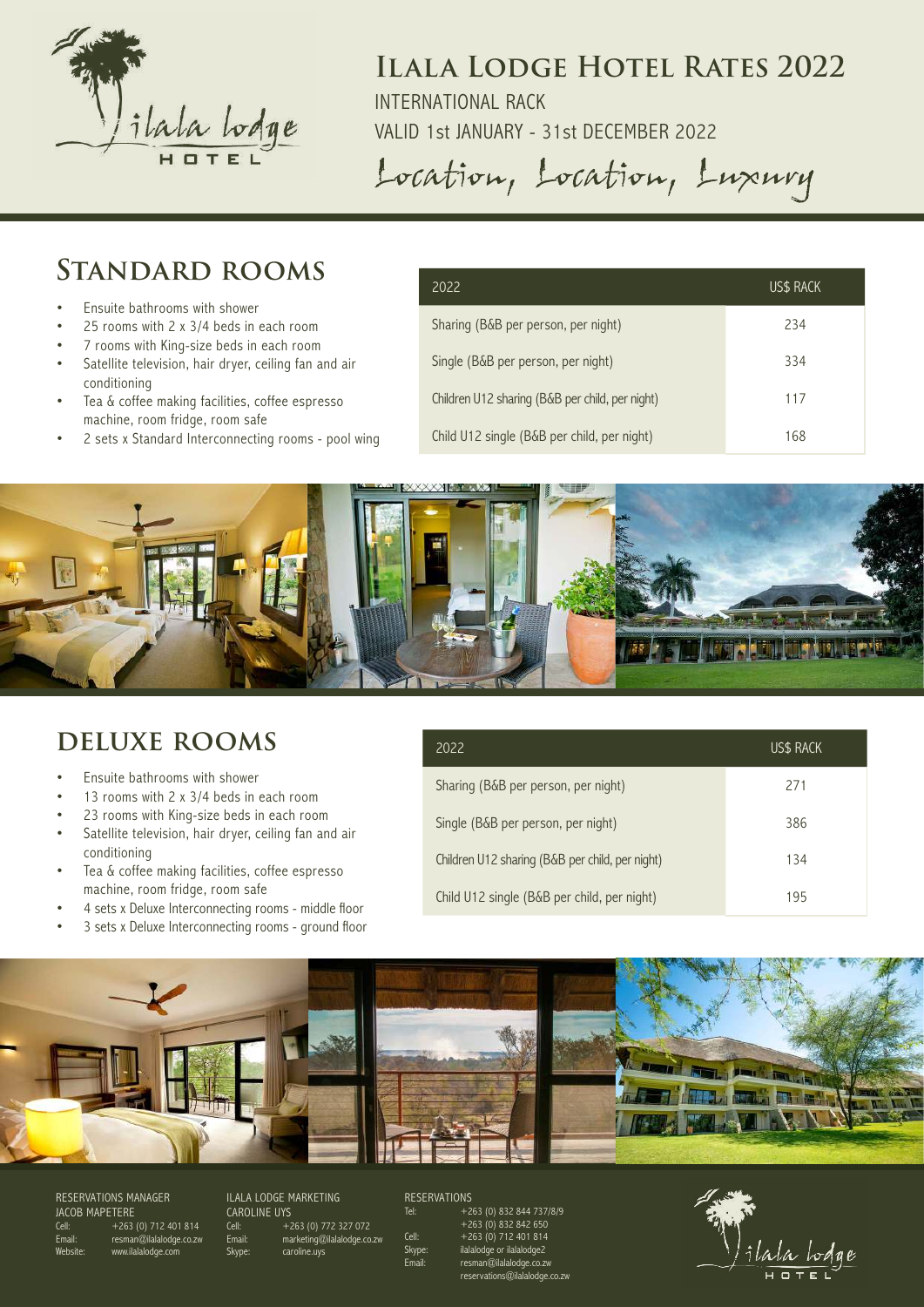

INTERNATIONAL RACK

VALID 1st JANUARY - 31st DECEMBER 2022

Location, Location, Luxury

## **standard suites**

- Ensuite bathrooms with bath and separate shower
- 2 standard suites, each with a King-size bed and a 3/4 bed
- Satellite television, hair dryer, ceiling fan and air conditioning
- Tea & coffee making facilities, coffee espresso machine, minibar fridge, room safe

| 2022                                    | US\$ RACK |
|-----------------------------------------|-----------|
| Sharing (B&B per person, per night)     | 334       |
| Single (B&B per person, per night)      | 418       |
| Extra adult sharing (B&B per night)     | 184       |
| Extra child U12 sharing (B&B per night) | 114       |



## **executive suites**

- Ensuite bathrooms with bath and separate shower
- 2 executive suites with King-size beds and separate lounge area
- Satellite television, hair dryer, ceiling fan and air conditioning
- Tea & coffee making facilities, coffee espresso machine, minibar fridge, room safe

| 2022                                | <b>US\$ RACK</b> |
|-------------------------------------|------------------|
| Sharing (B&B per person, per night) | 387              |
| Single (B&B per person, per night)  | 484              |



RESERVATIONS MANAGER JACOB MAPETERE Cell: +263 (0) 712 401 814 Email: resman@ilalalodge.co.zw Website: www.ilalalodge.com

ILALA LODGE MARKETING CAROLINE UYS Cell: +263 (0) 772 327 072 Email: marketing@ilalalodge.co.zw Skype: caroline.uvs

RESERVATIONS<br>Tel: +2

+263 (0) 832 844 737/8/9  $+263 (0) 832 842 650$ <br>Cell:  $+263 (0) 712 401 814$ Cell:  $+263 (0)$  712 401 814<br>Skype: ilalalodge or ilalalodge2 Skype: ilalalodge or ilalalodge2<br>Email: Fresman@ilalalodge co Email: resman@ilalalodge.co.zw reservations@ilalalodge.co.zw

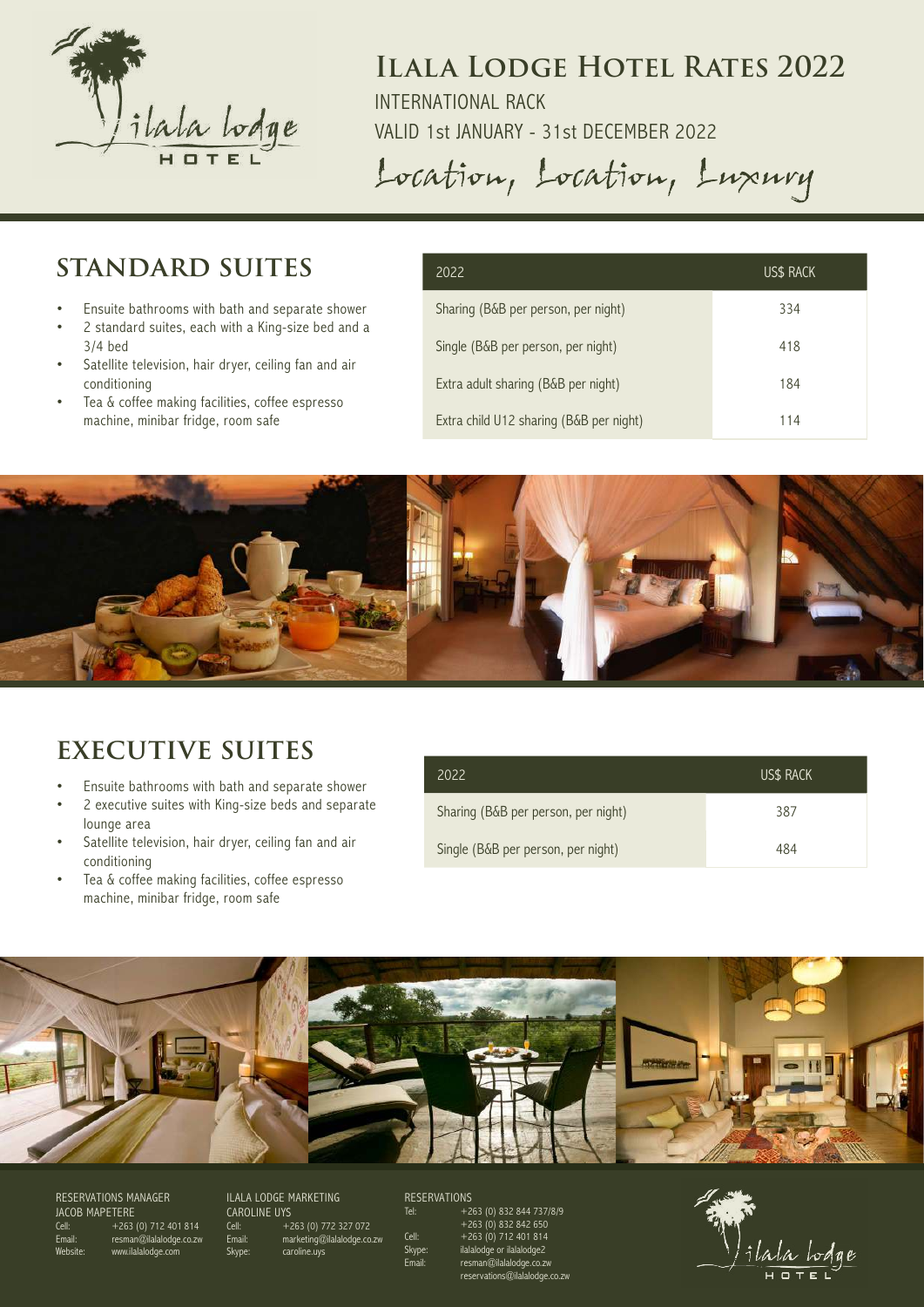

INTERNATIONAL RACK

VALID 1st JANUARY - 31st DECEMBER 2022

Location, Location, Luxury

Introducing The Ilala Lodge Hotel - Strathearn Suite; offering an abundance of space in a class of its own.

- Ensuite bathrooms with walk in shower
- Double vanity
- Indulgent oversized bathtub
- Lounge area
- Private balcony
- Large hot tub on balcony
- Satellite television, hair dryer, ceiling fan and air conditioning
- Tea & coffee making facilities, coffee espresso machine, room fridge, room safe

## **The Strathearn suite The Strathearn Family suite**

The Strathearn Family Suite will accommodate a maximum of 6 guests in total and will comprise of the Strathearn Suite, an Executive Suite & a twin Deluxe room.

- All three rooms are inter-connecting
- All three rooms ensuite facilities per room
- Two lounge areas between the three rooms
- Amenities and facilities as per room descriptions

#### Please note that all rates are B&B



#### Included in the room :

- Welcome Sparkling Wine
- In-room Continental Breakfast
- Full Minibar Fridge (replenished daily)
- Fruit Platter
- Chocolates and Snacks
- Ra Ikane River Cruise

#### Additional Offerings :

Private in-room Dining (upon request)

| 2022                                                             | US\$ RACK |
|------------------------------------------------------------------|-----------|
| Sharing (B&B per person, per night)                              | 514       |
| Single (B&B per person, per night)                               | 643       |
| Family Suite (all 3 rooms*, per night)<br>*6th person stays free | 2073      |



RESERVATIONS MANAGER JACOB MAPETERE Cell: +263 (0) 712 401 814 Email: resman@ilalalodge.co.zw Website: www.ilalalodge.com

ILALA LODGE MARKETING CAROLINE UYS Cell: +263 (0) 772 327 072 Email: marketing@ilalalodge.co.zw Skype: caroline.uvs

RESERVATIONS<br>Tel: +2

+263 (0) 832 844 737/8/9  $+263(0) 832 842 650$ <br>Cell:  $+263(0) 712401814$ Cell:  $+263(0)$  712 401 814<br>Skype: ilalalodge or ilalalodge2 ilalalodge or ilalalodge2 resman@ilalalodge.co.zw reservations@ilalalodge.co.zw

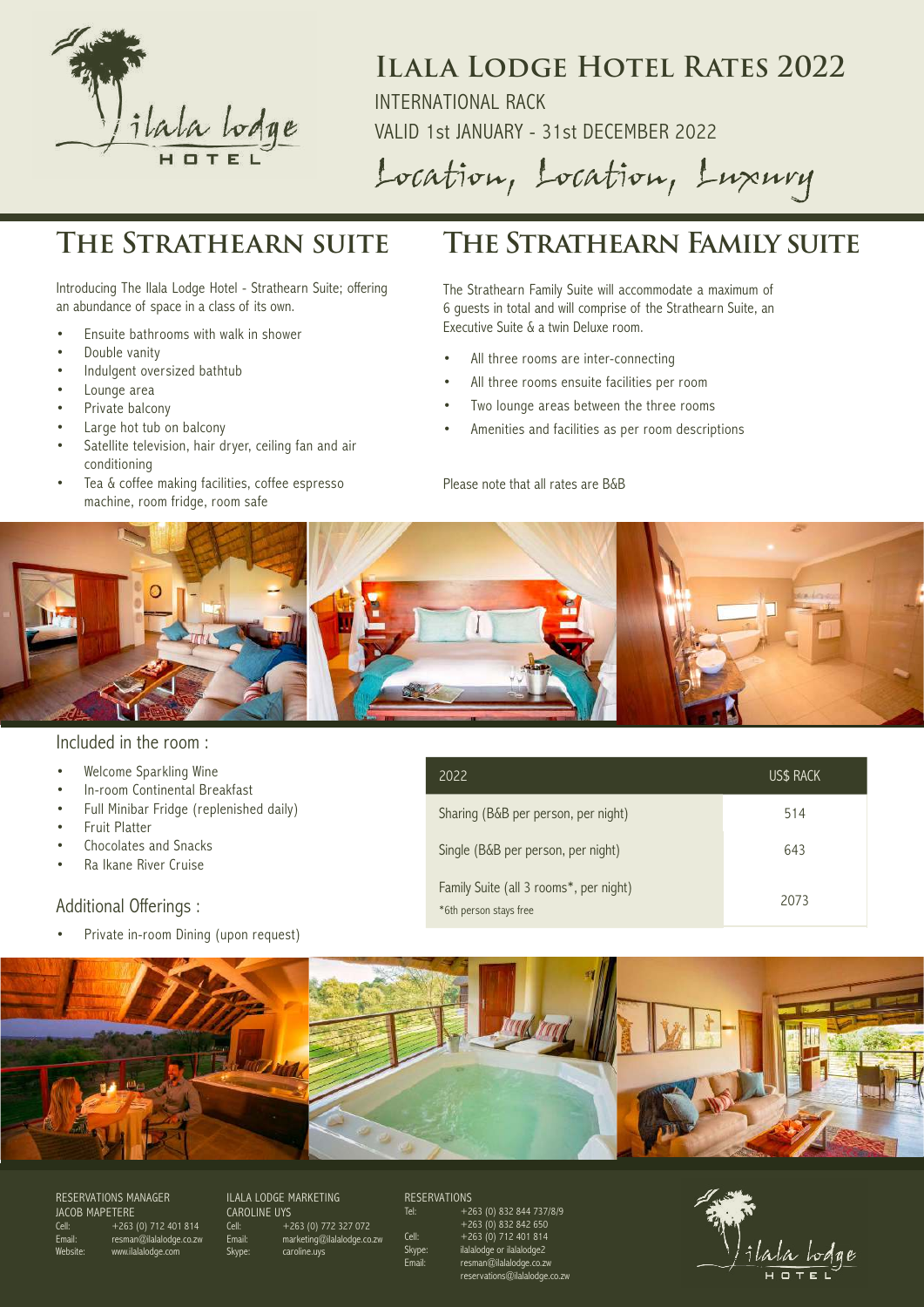

INTERNATIONAL RACK

VALID 1st JANUARY - 31st DECEMBER 2022

Location, Location, Luxury

## **Extras**

| <b>Additional Offerings</b>                                  | US\$ NETT |
|--------------------------------------------------------------|-----------|
| Tour leader or Pilot room (B&B per person, per night)*       | 131       |
| The Palm Restaurant, 3-course a la carte dinner (per person) | 38        |

## **the palm restaurant**

- All accommodation includes a continental and full English breakfast.
- À la carte lunch menu
- Room Service



# **facilities**

\* SUBJECT TO AVAILABILITY

- Complimentary Wi-Fi throughout the hotel
- Laundry service and babysitters available on request
- Activities available through the Tours desk
- Hotel transfers available on request
- Reservations are open 24hrs, 365 days a year
- Pool available for all hotel residents



#### RESERVATIONS MANAGER JACOB MAPETERE Cell:  $+263(0)$  712 401 814 resman@ilalalodge.co.zw ww.ilalalodge.com

ILALA LODGE MARKETING CAROLINE UYS Cell: +263 (0) 772 327 072 Email: marketing@ilalalodge.co.zw Skype: caroline.uys

## RESERVATIONS<br>Tel: +26

+263 (0) 832 844 737/8/9  $+263 (0) 832 842 650$ <br>Cell:  $+263 (0) 712 401 814$ Cell:  $+263 (0)$  712 401 814<br>Skype: ilalalodge or ilalalodge2 Skype: ilalalodge or ilalalodge2<br>Email: resman@ilalalodge.co.z Email: resman@ilalalodge.co.zw reservations@ilalalodge.co.zw

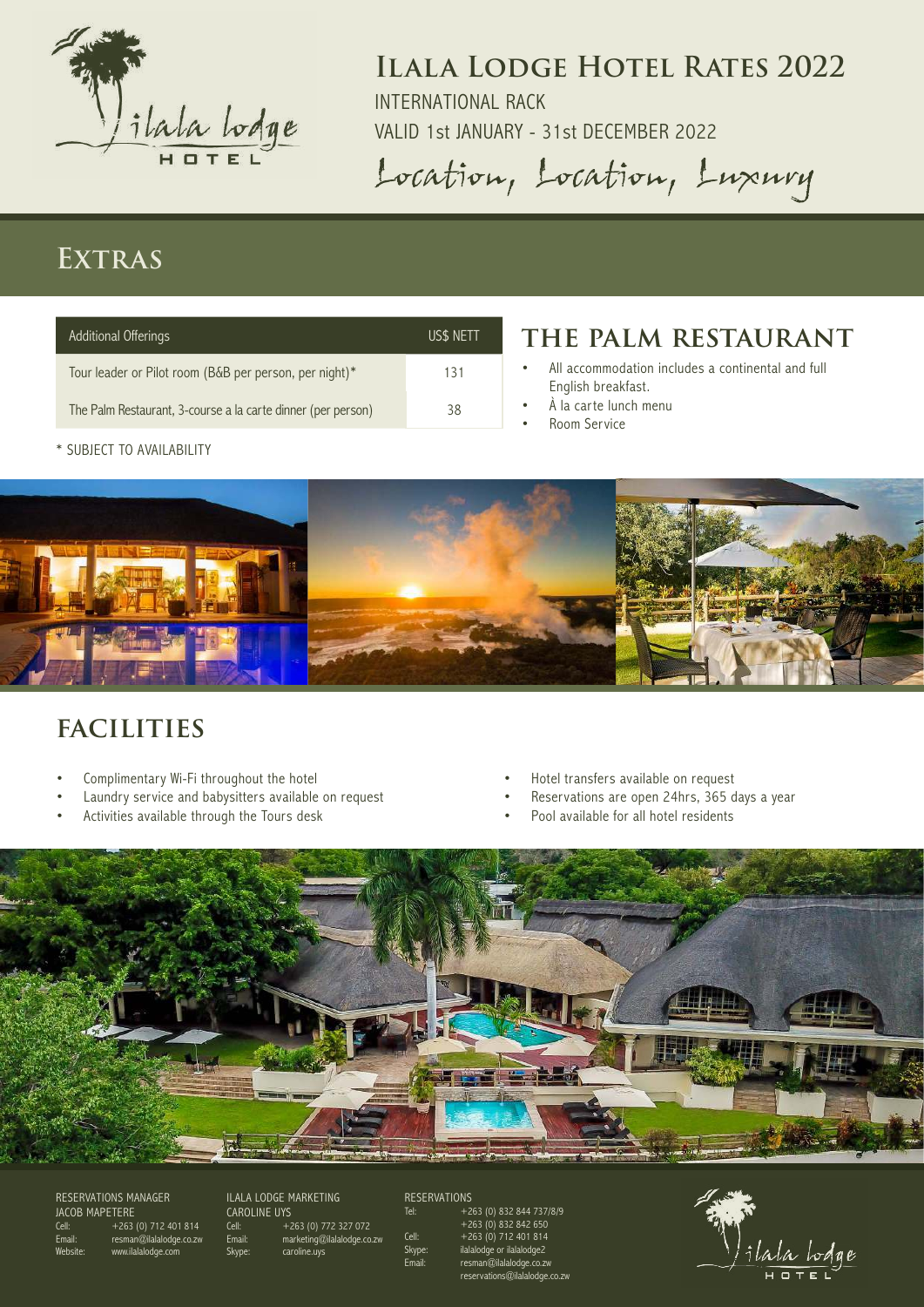

INTERNATIONAL RACK

VALID 1st JANUARY - 31st DECEMBER 2022

Location, Location, Luxury

# RA IKANE RIVER CRUISE<sup>NOT APPLICABLE TO:</sup>

- Cruise along the mighty Zambezi River, upstream of Victoria Falls
- Historically styled boat, named after David Livingstones guide
- Maximum of 16 passengers
- Small and easy to navigate close to banks for ultimate bird and wildlife viewing

| Cruises                                                                                | <b>US\$ RACK</b> |
|----------------------------------------------------------------------------------------|------------------|
| Breakfast, Birdwatching, Lunch or Sunset<br>Cruise (includes transfers and parks fees) | 85               |

# **Value Adds**

#### Valid during Low Season periods : 01 January 2022 - 31 March 2022

& 01 November 2022 - 20th December 2022

2 night Value Add Book 2 nights on a B&B basis in any room type, with a Ra-Ikane River Cruise included in your package, guests will receive a complimentary 3-course dinner per person at The Palm Restaurant, drinks excluded.

### Valid all year round :

3 night Value Add

Book 3 consecutive nights stay per person and guests will receive a complimentary river cruise per person on the Ra-Ikane, including drinks, snacks, transfers and river usage fees as well as a 3-course dinner at the Palm Restaurant, drinks excluded.

All Value Adds are subject to availability and not applicable to groups – FIT only – maximum 4 pax.

# **Upgrade to Ra-Ikane breakfast cruise**

#### Ra Ikane Upgrade US\$ NETT

Ilala Lodge hotel guests can upgrade to a breakfast cruise on the Ra-Ikane. This includes a continental breakfast, coffee, tea, juices, transfers and river usage fees.



Strathearn Suite & Strathearn Family Suite





Website: www.ilalalodge.com

resman@ilalalodge.co.zw CAROLINE UYS

ILALA LODGE MARKETING Cell: +263 (0) 772 327 072 Email: marketing@ilalalodge.co.zw caroline.uvs

### RESERVATIONS<br>Tel: +2

+263 (0) 832 844 737/8/9  $+263(0) 832 842 650$ <br>Cell:  $+263(0) 712401814$ Cell:  $+263(0)$  712 401 814<br>Skype: ilalalodge or ilalalodge2 ilalalodge or ilalalodge2 .<br>@ilalalodge.co.zw reservations@ilalalodge.co.zw

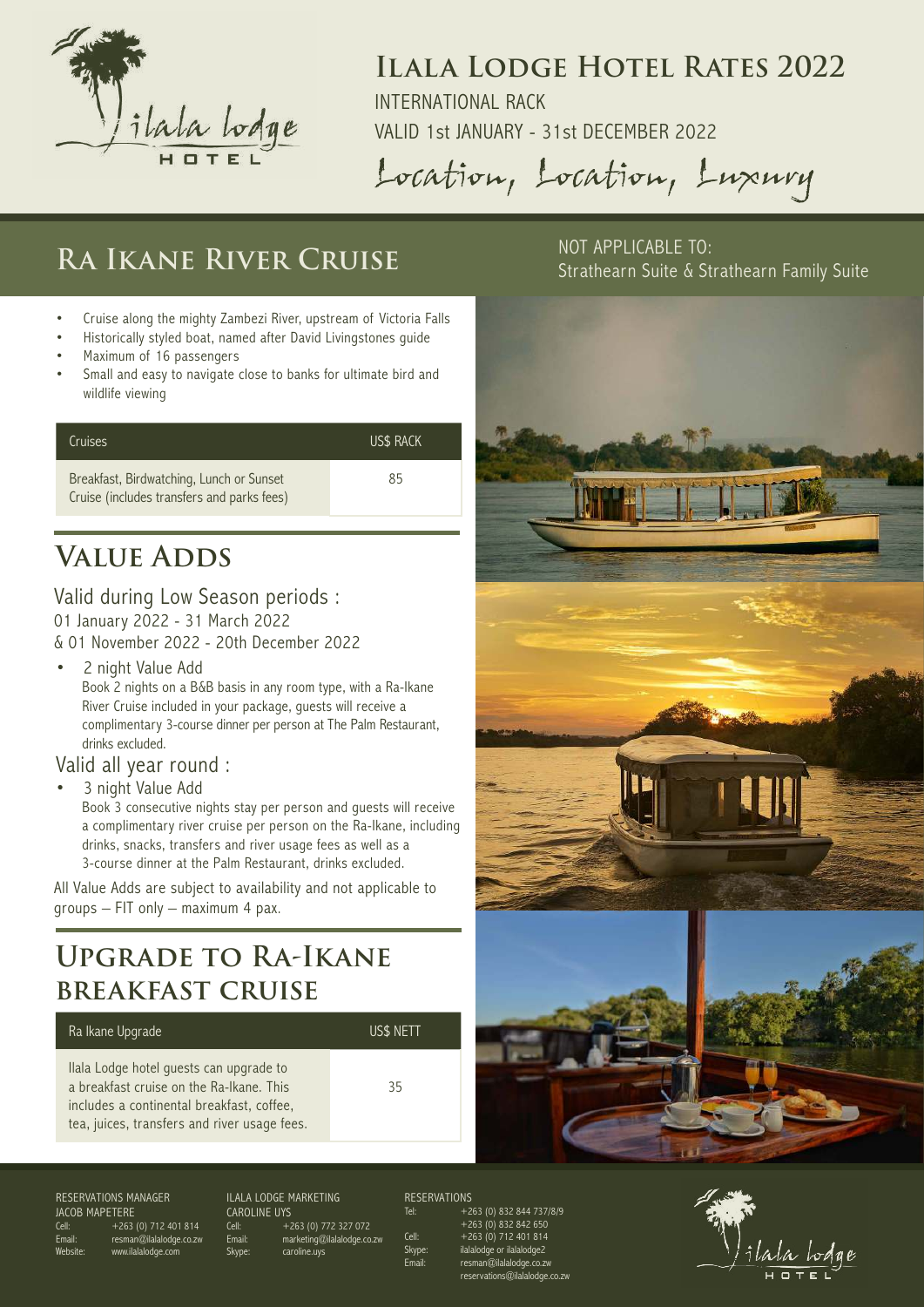

INTERNATIONAL RACK

VALID 1st JANUARY - 31st DECEMBER 2022

Location, Location, Luxury

## **terms & conditions**

- A. FIT Cancellation policy is as follows:
	- A 20% non-refundable deposit must be made within 30 days from the date of placing the booking for confirmation and the balance payment must be made on or before 60 days prior to travel date.
	- More than 60 days no charge. 30 60 days: 50%. Less than 30 days: 100% cancellation fee.
	- The above percentages are based on the total value of the individual reservation as booked.
	- Bookings made within the 60 days will be held provisionally for 48 hours, full payment must be made within 48 hours.
	- Authorised credit account holders will be required to send a confirmation within 30 days agreeing to be liable to a 20% non-refundable deposit, and final voucher must be sent not later the 60 days prior to travel date.
- B. Groups Cancellation policy for 15 or more paying guests is as follows:
	- A 20% non-refundable deposit must be made within 60 days from the date of placing the booking for confirmation and the balance payment must be made on or before 60 days prior to travel date.
	- More than 90 days no charge. 90 60 days: 50%. Less than 60 days: 100% cancellation fee.
	- Bookings made within the 90 days will be held provisionally for 48 hours, full payment must be made within 48 hours.
	- Authorised credit account holders will be required to send a confirmation email within 60 days from booking date and final voucher must be sent not later the 90 days prior to travel date.
- C. All rooms will be held until 18:00 Hrs, unless we are informed that time of arrival will be later. At 18:00 Hrs, all rooms will automatically be released.
- D. All guests coming into the hotel must hold a voucher or the voucher must be sent to us prior to their arrival. Where there is not enough time to forward the voucher, a voucher number must be sent to us through email or fax. If the guest does not hold a voucher he will be asked to settle direct unless clearance is received from the Travel Agent or Tour Operator.
- E. Should extras also be sent through to the agency, this must be indicated on the voucher or authority emailed or faxed through, otherwise the guest will be asked to settle direct.
- F. Ilala Lodge will invoice you out at the negotiated nett rate, inclusive of 14.5% VAT
- G. Children's rate has been indicated on the rates sheets.
- H. Children under the age of 4 will be accommodated free of charge when sharing a room with their parents or other paying guests.
- I. Ilala Lodge reserves the right to amend the above rates in-line with any government statutory increases.



RESERVATIONS MANAGER JACOB MAPETERE Cell: +263 (0) 712 401 814 resman@ilalalodge.co.zw Website: www.ilalalodge.com

ILALA LODGE MARKETING CAROLINE UYS Cell: +263 (0) 772 327 072 Email: marketing@ilalalodge.co.zw caroline.uvs

RESERVATIONS<br>Tel: +2

+263 (0) 832 844 737/8/9 +263 (0) 832 842 650 Cell: +263 (0) 712 401 814 ilalalodge or ilalalodge2 .<br>@ilalalodge.co.zw reservations@ilalalodge.co.zw